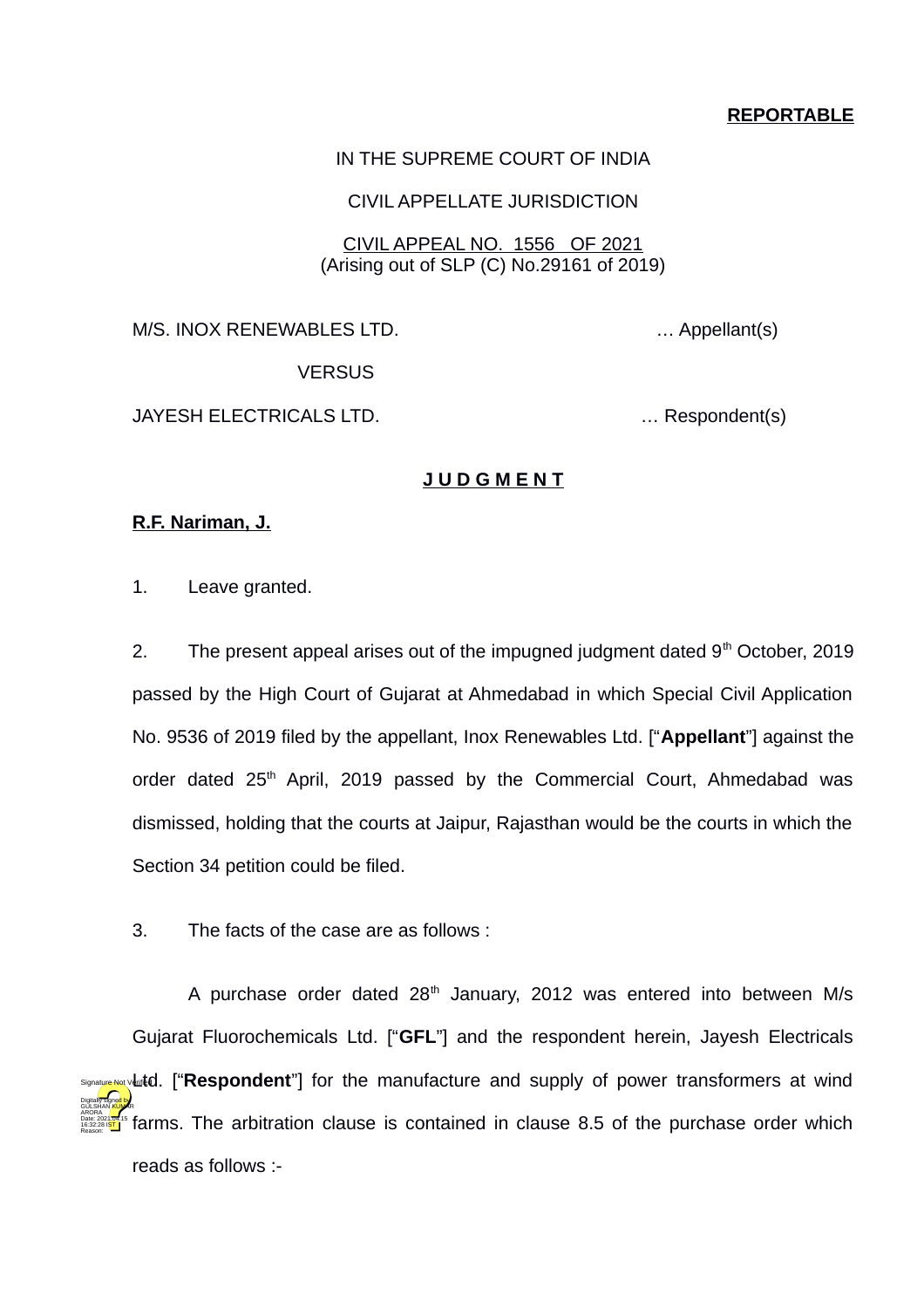"8.5 All the dispute[s] and differences if any shall be settled by arbitration in the manner hereinafter provided.

> Arbitration shall be conducted by three arbitrators; one each to be nominated by you and the owner and third to be appointed as an umpire by both the [arbitrators] in accordance to the Arbitration and Conciliation Act, 1996. In case either party fails to appoint an arbitrator within sixty days after receipt of notice from the other party invoking the arbitration clause, the arbitrator appointed by the party invoking the arbitration clause shall become the sole arbitrator to conduct the arbitration.

The venue of the arbitration shall be Jaipur.

The decisions of the majority of the arbitrators shall be final and binding on both the parties. The arbitrators may from time to time with the consent of all the parties: extend the time for making the award. In the event of any of the arbitrators dying, neglecting, resigning or being unable to act for any reason, it shall be lawfully binding for the party concerned to nominate another arbitrator in place to the outgoing arbitrator.

The arbitrator shall have full powers to review and/or revise any decision, opinion, direction, certification or valuation in accordance with the agreement and neither party shall be limited in proceedings before such arbitration to the evidence or arguments for the purpose of obtaining the said decision.

During settlement of disputes and arbitration proceedings, both parties shall be obliged to carry out their respective obligations under the agreement.

In the event of arbitrators' award being not acceptable to either party, the parties shall be free to seek lawful remedies under the law of India and the jurisdiction for the same shall be courts in the State of Rajasthan."

4. A slump sale of the entire business of GFL took place in favour of the Appellant. This took place by way of a business transfer agreement dated  $30<sup>th</sup>$  March, 2012 executed between the Appellant and GFL to which the Respondent was not a party. Clause 9.11 and 9.12 of this business transfer agreement designated Vadodara as the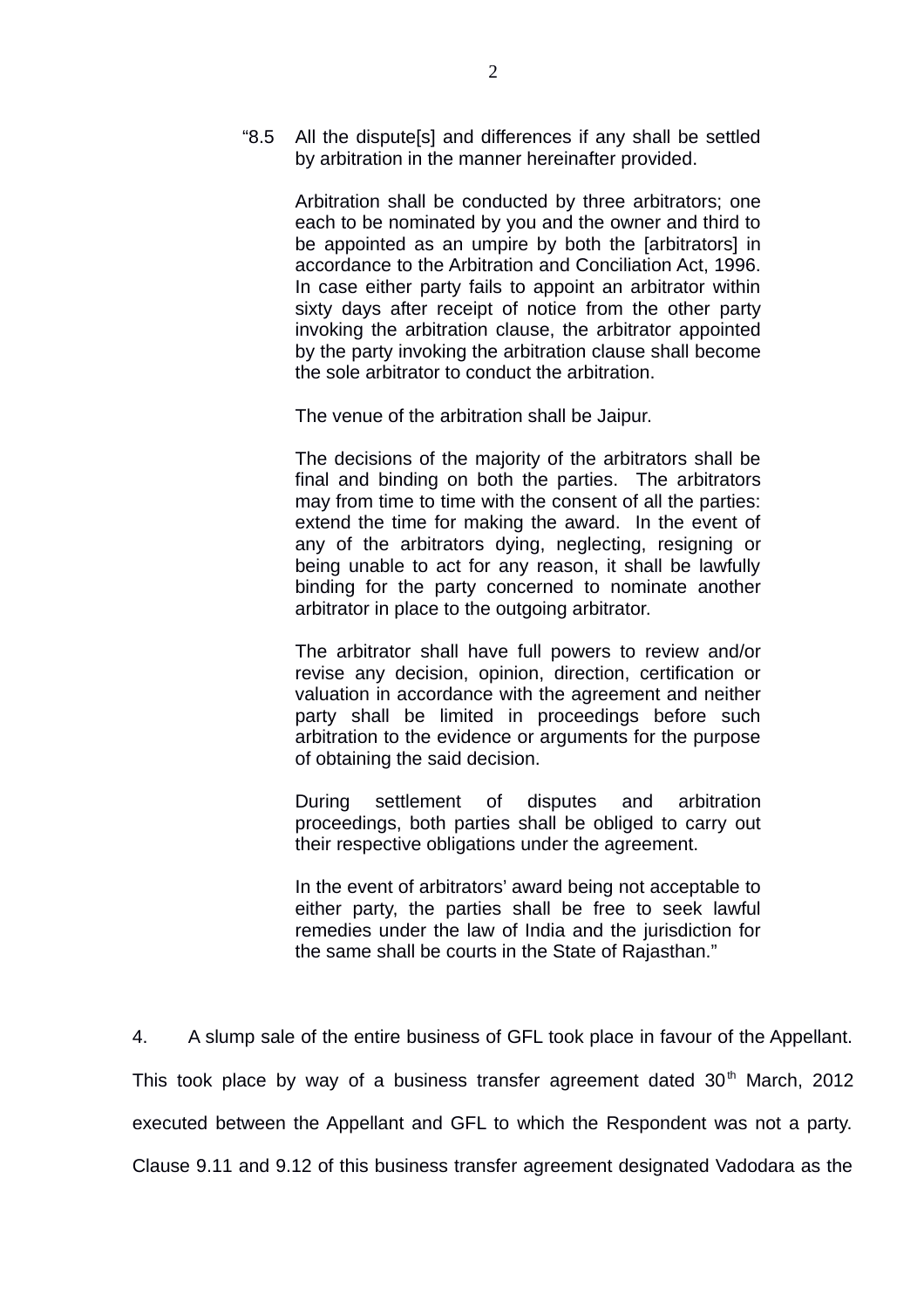seat of the arbitration between the parties, vesting the courts at Vadodara with exclusive jurisdiction *qua* disputes arising out of the agreement.

5. On an application being filed by the Respondent on  $5<sup>th</sup>$  September, 2014, under Section 11 of the Arbitration and Conciliation Act, 1996, to appoint an arbitrator under the purchase order, the High Court of Gujarat at Ahmedabad passed the following order :-

> "Learned advocate for the parties jointly submitted that matter be referred for arbitration of sole arbitrator. I request Shri C.K. Buch (retired Judge of this Court) to act as a sole arbitrator to resolve the disputes arising between the parties arising out [of a] contract dated 28.01.2012."

6. Pursuant thereto, the learned arbitrator passed an award dated  $28<sup>th</sup>$  July, 2018 in which the Respondent was awarded as sum of Rs. 38,97,150/- plus Rs. 31,32,650 as interest on the awarded amount from  $10<sup>th</sup>$  March, 2017 till the date of the award plus Rs. 2,81,000/- as quantified costs. Future interest was awarded at 15% from the date of award till the date of payment. A Section 34 petition was filed by the Appellant in Ahmedabad which was resisted by the Respondent referring to the business transfer agreement and stating that the courts at Vadodara alone have jurisdiction. The Commercial Court at Ahmedabad vide judgment and order dated  $25<sup>th</sup>$  April, 2019, accepted the case of the Respondent by referring to clauses 9.11 and 9.12 of the business transfer agreement and stated that the courts at Vadodara alone would have exclusive jurisdiction, the Ahmedabad courts not being vested with such jurisdiction.

7. The Appellant filed Special Civil Application No. 9536 of 2019 against the aforesaid order. The High Court referred to the arbitration clause contained in the purchase order as well as what it termed as the "exclusive jurisdiction clause" *qua* the courts in Rajasthan and then held that even assuming that Ahmedabad would have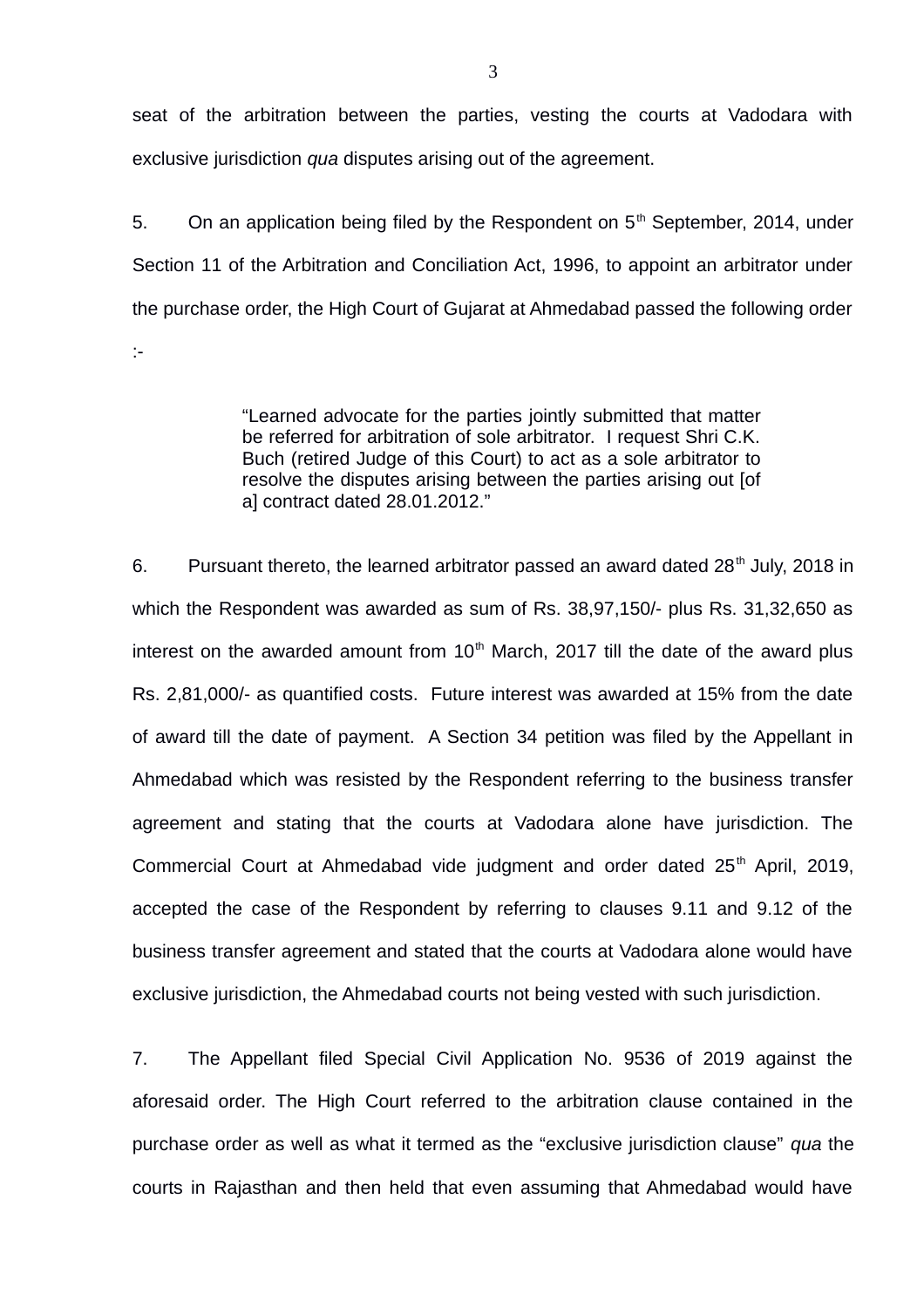jurisdiction, if one is to go by clause 8.5 of the purchase order, exclusive jurisdiction being vested in the courts at Rajasthan, the appropriate court would be the court at Jaipur. However, despite this finding, it found no error in the Ahmedabad Court's decision dated 25<sup>th</sup> April, 2019 and dismissed the Special Civil Application.

8. Shri Sachin Datta, learned Senior Counsel appearing on behalf of the Appellant, drew our attention to the purchase order and argued that the business transfer agreement not being between the Appellant and the Respondent was irrelevant in the present case as was correctly held by the impugned judgment. However, the impugned judgment failed to consider that the arbitrator had recorded in the arbitral award that the venue/place of arbitration was shifted by mutual consent to Ahmedabad, as a result of which, the place of arbitration or seat of arbitration became Ahmedabad, resulting in courts at Ahmedabad having exclusive jurisdiction and relied heavily upon this Court's judgment in the case of **BSG SGS SOMA JV vs. NHPC Limited, (2020) 4 SCC 234** ["**BGS SGS**"].

9. Shri Purvish Jitendra Malkan, learned counsel appearing on behalf of the Respondent, argued in support of the impugned judgment. He relied upon the judgment in **Videocon Industries Limited vs. Union of India & Anr., (2011) 6 SCC 161** ["**Videocon**"] and **Indus Mobile Distribution Private Limited vs. Datawind Innovations Private Limited, (2017) 7 SCC 678** ["**Indus Mobile**"] for the proposition that even if the place of arbitration is shifted by mutual agreement, it cannot be so done without a written agreement between the parties. In any event, he argued that the vesting of exclusive jurisdiction with the courts at Rajasthan, being independent from the arbitration clause stating that the arbitration is to be held at Jaipur, would indicate that the courts at Rajasthan alone would have exclusive jurisdiction. He also argued that the arbitrator's finding that the venue was shifted by mutual consent from Jaipur to

4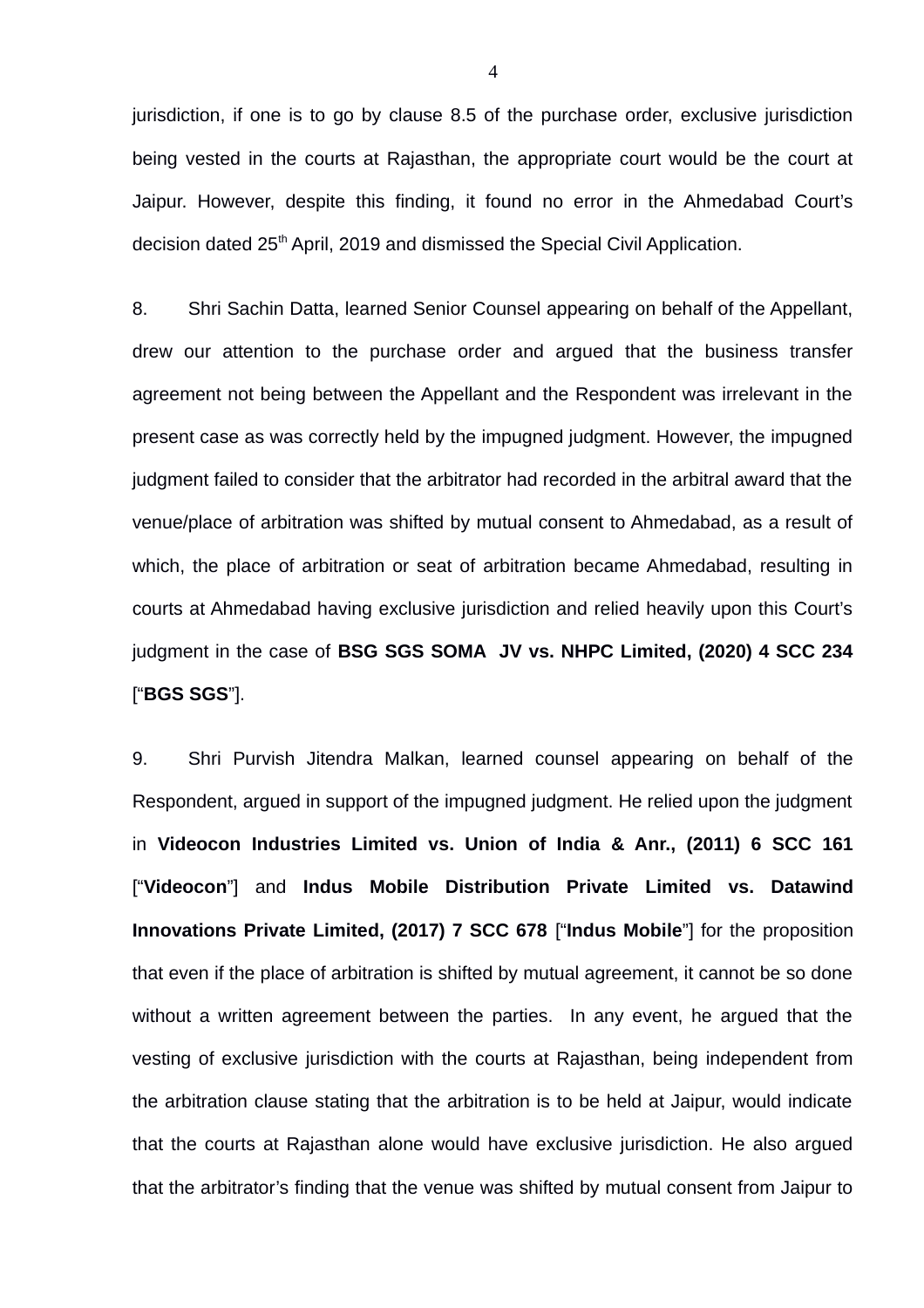Ahmedabad has reference only to Section 20(3) of the Arbitration and Conciliation Act, 1996 as Ahmedabad was in reality a convenient place for the arbitration to take place, the seat of the arbitration always remaining at Jaipur.

10. Having heard learned counsel for both parties, it is first necessary to set out what the learned arbitrator has held in the award with respect to the venue/place of the arbitration. In para 12.3, the learned arbitrator holds thus :-

> "12.3 There is no controversy as to the constitution of the Tribunal between the parties and the parties have agreed to get their dispute resolved by a sole arbitrator. As per arbitration agreement, the venue of the arbitration was to be Jaipur. However, the parties have mutually agreed, irrespective of a specific clause as to the [venue, that the place] of the arbitration would be at Ahmedabad and not at Jaipur. The proceedings, thus, have been conducted at Ahmedabad on constitution of the Tribunal by the learned Nominee Judge of the Hon'ble High Court of Gujarat."

11. What is clear, therefore, as per this paragraph is that by mutual agreement, parties have specifically shifted the venue/place of arbitration from Jaipur to Ahmedabad. This being so, is it not possible to accede to the argument made by learned counsel for the Respondent that this could only have been done by written agreement and that the arbitrator's finding would really have reference to a convenient venue and not the seat of arbitration.

12. In **BGS SGS** (supra), this Court, after an exhaustive review of the entire case law, concluded thus :

> "32. It can thus be seen that given the new concept of "juridical seat" of the arbitral proceedings, and the importance given by the Arbitration Act, 1996 to this "seat", the arbitral award is now not only to state its date, but also the place of arbitration as determined in accordance with [Section 20.](https://indiankanoon.org/doc/811701/) However, the definition of "court" contained in Section 2(1)(c) of the [Arbitration Act,](https://indiankanoon.org/doc/1052228/) 1940, continued as such in the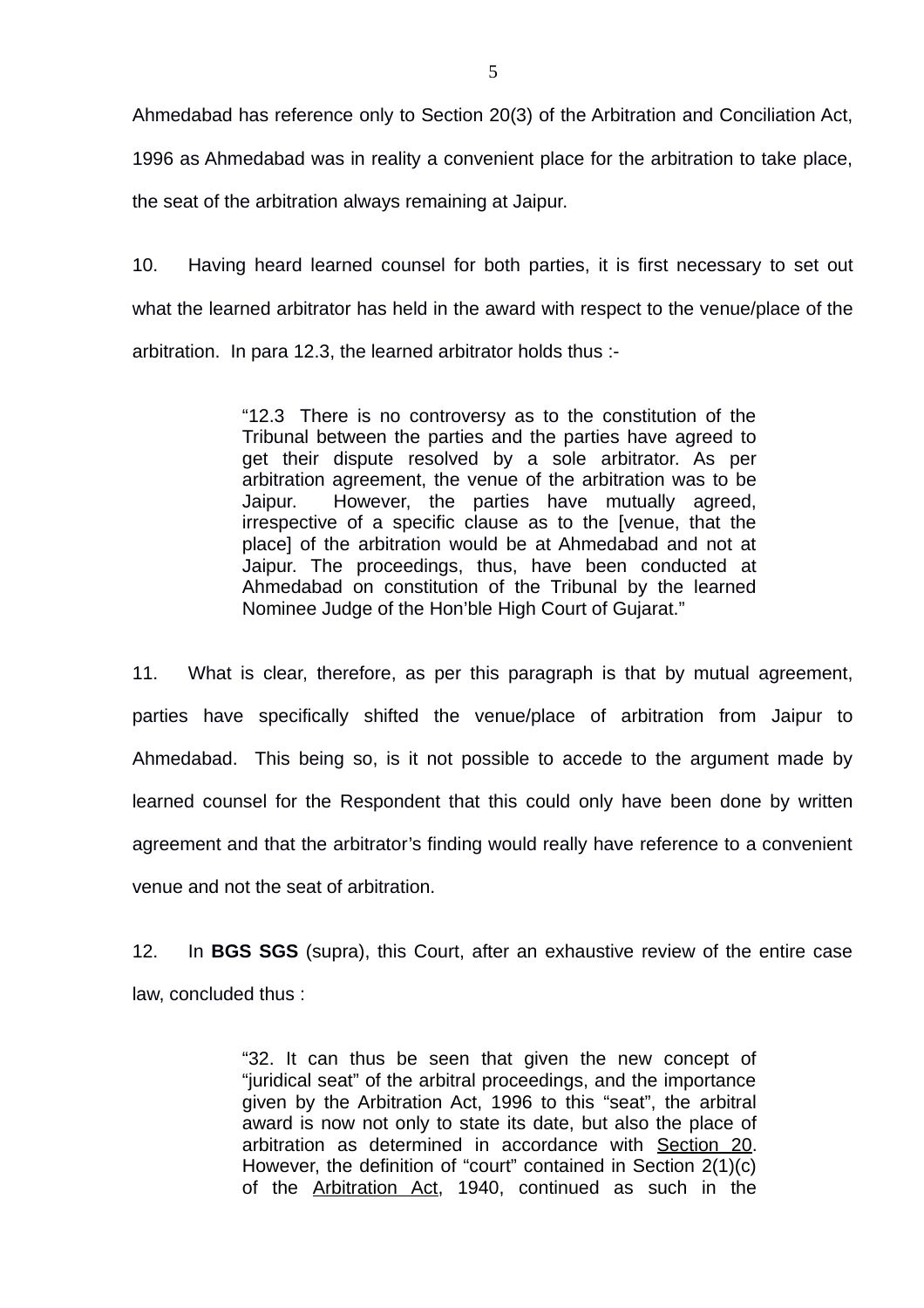Arbitration Act, 1996, though narrowed to mean only principal civil court and the High Court in exercise of their original ordinary civil jurisdiction. Thus, the concept of juridical seat of the arbitral proceedings and its relationship to the jurisdiction of courts which are then to look into matters relating to the arbitral proceedings - including challenges to arbitral awards was unclear, and had to be developed in accordance with international practice on a case by case basis by this Court.

# xxx xxx xxx xxx

48. The aforesaid amendment carried out in the definition of "Court" is also a step showing the right direction, namely, that in international commercial arbitrations held in India, the High Court alone is to exercise jurisdiction over such proceedings, even where no part of the cause of action may have arisen within the jurisdiction of such High Court, such High Court not having ordinary original jurisdiction. In such cases, the "place" where the award is delivered alone is looked at, and the High Court given jurisdiction to supervise the arbitration proceedings, on the footing of its jurisdiction to hear appeals from decrees of courts subordinate to it, which is only on the basis of territorial jurisdiction which in turn relates to the "place" where the award is made. In the light of this important change in the law, Section 2(1)(e)(i) of the Arbitration Act, 1996 must also be construed in the manner indicated by this judgment.

49. Take the consequence of the opposite conclusion, in the light of the facts of a given example, as follows. New Delhi is specifically designated to be the seat of the arbitration in the arbitration clause between the parties. Part of the cause of action, however, arises in several places, including where the contract is partially to be performed, let us say, in a remote part of Uttarakhand. If concurrent jurisdiction were to be the order of the day, despite the seat having been located and specifically chosen by the parties, party autonomy would suffer, which *BALCO* specifically states cannot be the case. Thus, if an application is made to a District Court in a remote corner of the Uttarakhand hills, which then becomes the court for the purposes of Section 42 of the Arbitration Act, 1996 where even Section 34 applications have then to be made, the result would be contrary to the stated intention of the parties as even though the parties have contemplated that a neutral place be chosen as the seat so that the courts of that place alone would have jurisdiction, yet, any one of five other courts in which a part of the cause of action arises, including courts in remote corners of the country, would also be clothed with jurisdiction. This obviously cannot be the case. If, therefore, the conflicting portion of the judgment of *BALCO* in para 96 is kept aside for a moment, the very fact that parties have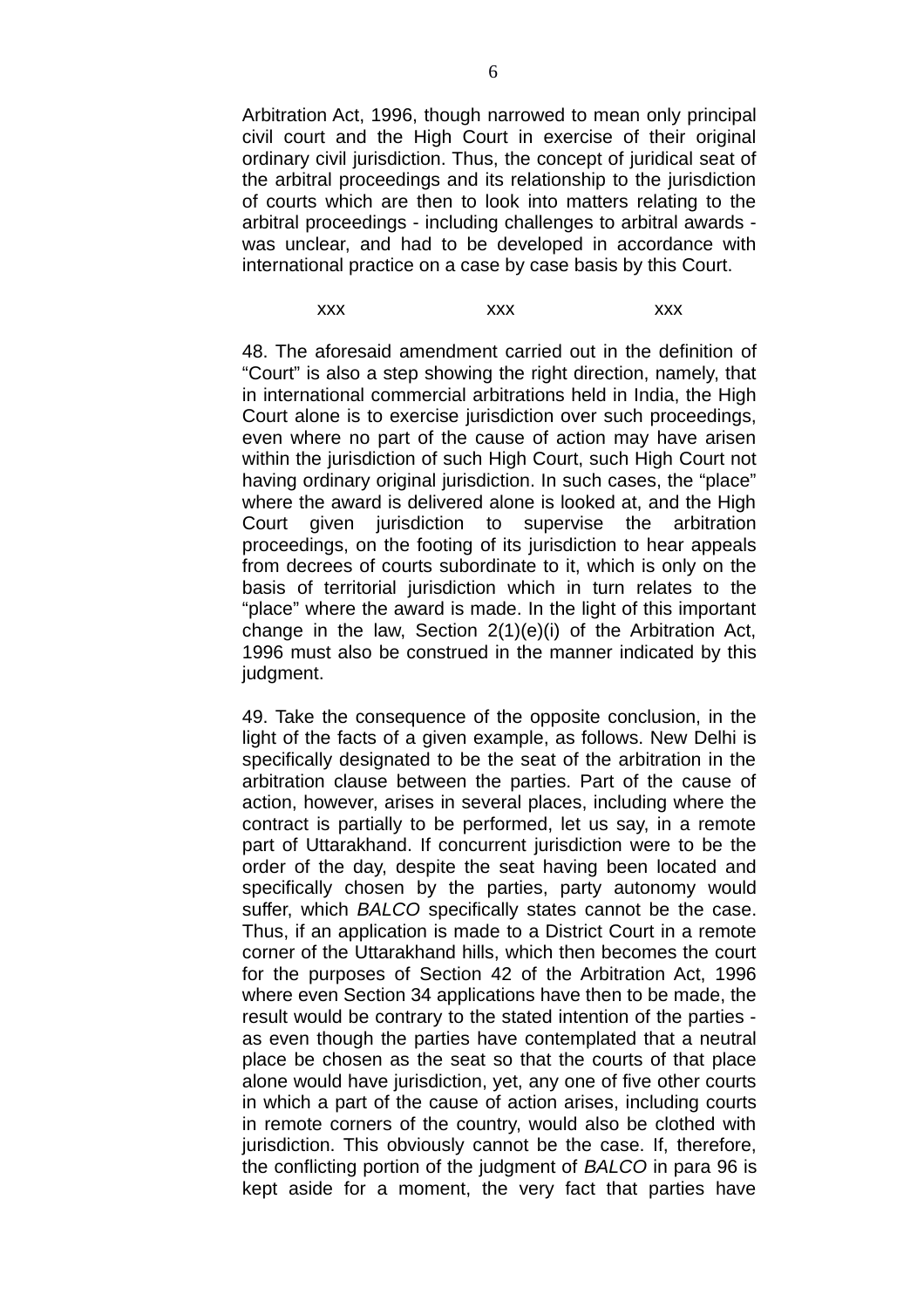chosen a place to be the seat would necessarily carry with it the decision of both parties that the courts at the seat would exclusively have jurisdiction over the entire arbitral process.

xxx xxx xxx xxx

53. In *Indus Mobile Distribution (P) Ltd.*, after clearing the air on the meaning of Section 20 of the Arbitration Act, 1996, the Court in para 19 (which has already been set out hereinabove) made it clear that the moment a seat is designated by agreement between the parties, it is akin to an exclusive jurisdiction clause, which would then vest the courts at the "seat" with exclusive jurisdiction for purposes of regulating arbitral proceedings arising out of the agreement between the parties.

xxx xxx xxx xxx

82. On a conspectus of the aforesaid judgments, it may be concluded that whenever there is the designation of a place of arbitration in an arbitration clause as being the "venue" of the arbitration proceedings, the expression "arbitration proceedings" would make it clear that the "venue" is really the "seat" of the arbitral proceedings, as the aforesaid expression does not include just one or more individual or particular hearing, but the arbitration proceedings as a whole, including the making of an award at that place. This language has to be contrasted with language such as "tribunals are to meet or have witnesses, experts or the parties" where only hearings are to take place in the "venue", which may lead to the conclusion, other things being equal, that the venue so stated is not the "seat" of arbitral proceedings, but only a convenient place of meeting. Further, the fact that the arbitral proceedings "shall be held" at a particular venue would also indicate that the parties intended to anchor arbitral proceedings to a particular place, signifying thereby, that that place is the seat of the arbitral proceedings. This, coupled with there being no other significant contrary indicia that the stated venue is merely a "venue" and not the "seat" of the arbitral proceedings, would then conclusively show that such a clause designates a "seat" of the arbitral proceedings. In an International context, if a supranational body of rules is to govern the arbitration, this would further be an indicia that "the venue", so stated, would be the seat of the arbitral proceedings. In a national context, this would be replaced by the Arbitration Act, 1996 as applying to the "stated venue", which then becomes the "seat" for the purposes of arbitration.

xxx xxx xxx xxx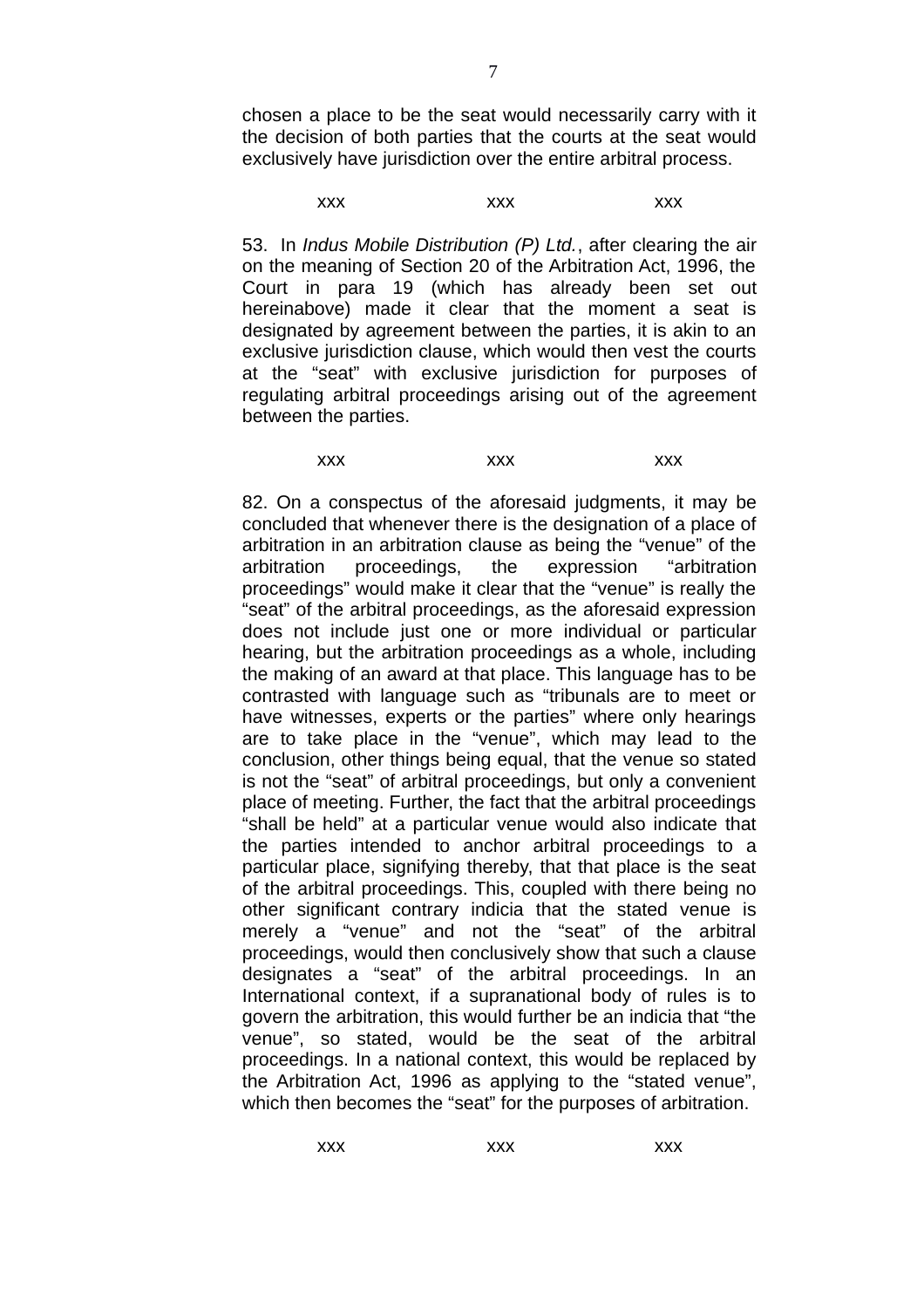98. However, the fact that in all the three appeals before us the proceedings were finally held at New Delhi, and the awards were signed in New Delhi, and not at Faridabad, would lead to the conclusion that both parties have chosen New Delhi as the "seat" of arbitration under Section 20(1) of the Arbitration Act, 1996. This being the case, both parties have, therefore, chosen that the courts at New Delhi alone would have exclusive jurisdiction over the arbitral proceedings. Therefore, the fact that a part of the cause of action may have arisen at Faridabad would not be relevant once the "seat" has been chosen, which would then amount to an exclusive jurisdiction clause so far as Courts of the "seat" are concerned."

13. This case would show that the moment the seat is chosen as Ahmedabad, it is akin to an exclusive jurisdiction clause, thereby vesting the courts at Ahmedabad with exclusive jurisdiction to deal with the arbitration. However, learned counsel for the Respondent referred to and relied upon paragraphs 49 and 71 of the aforesaid judgment. Paragraph 49 only dealt with the aspect of concurrent jurisdiction as dealt with in **Bharat Aluminium Co. v. Kaiser Aluminium Technical Services Inc., (2012) 9 SCC 552** ["**BALCO**"] which does not arise on the facts of the present case. Paragraph 71 is equally irrelevant, in that, it is clear that the parties have, by mutual agreement, entered into an agreement to substitute the venue at Jaipur with Ahmedabad as the place/seat of arbitration under Section 20(1) of the Arbitration and Conciliation Act, 1996.

14. Learned counsel for the respondent relied heavily upon **Videocon** (supra) for the proposition that any change in seat could only be by a written agreement signed by the parties. A close look at the judgment in **Videocon** (supra) would show that it contained paragraph 34.12 which dealt with "venue and law of arbitration agreement" and paragraph 35.2 which dealt with "amendment", as follows :

> "34.12. *Venue and Law of Arbitration Agreement*. — The venue of sole expert, conciliation or arbitration proceedings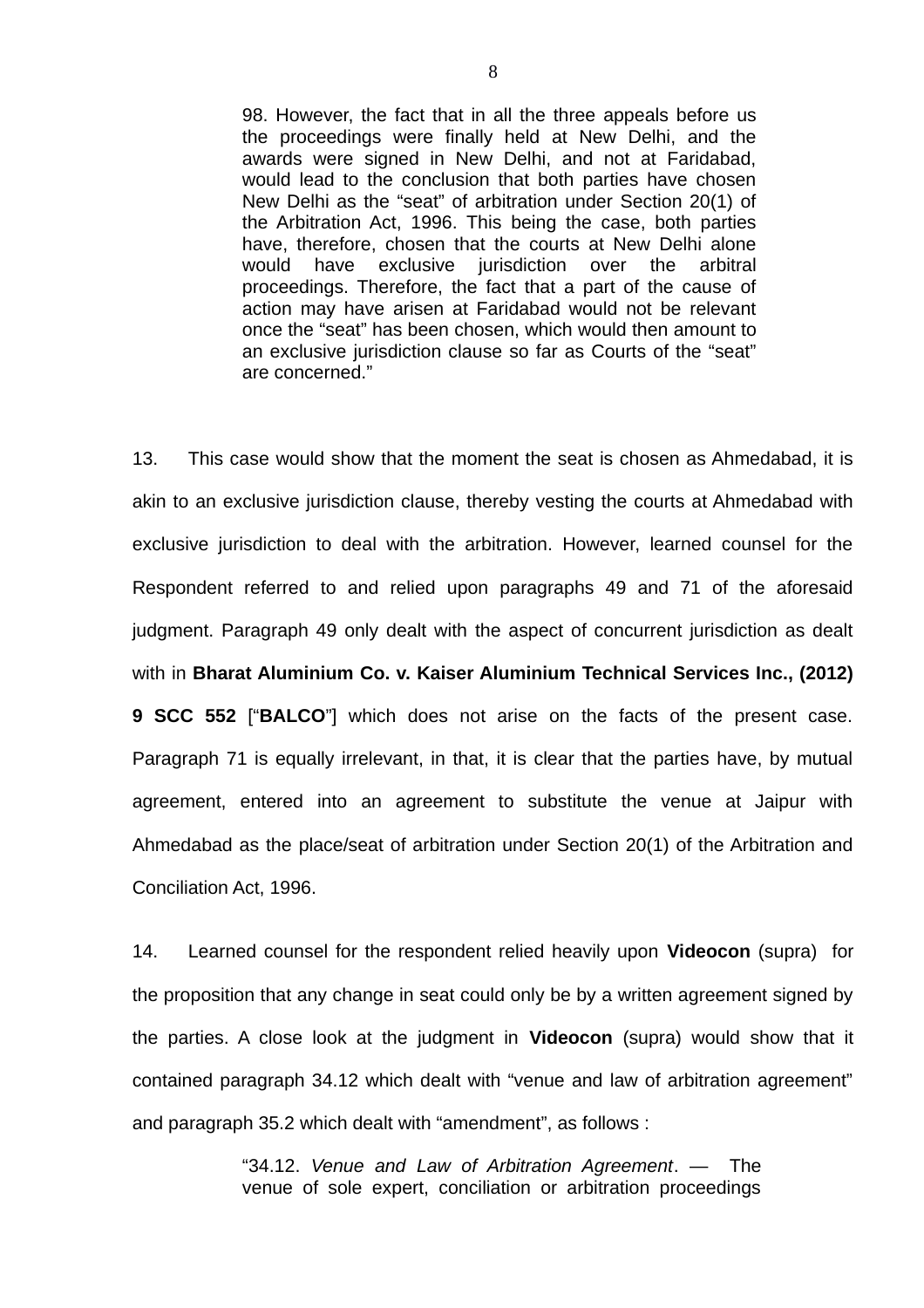pursuant to this Article, unless the parties otherwise agree, shall be Kuala Lumpur, Malaysia, and shall be conducted in the English language. Insofar as practicable, the parties shall continue to implement the terms of this contract notwithstanding the initiation of arbitral proceedings and any pending claim or dispute. Notwithstanding the provisions of Article 33.1, the arbitration agreement contained in this Article 34 shall be governed by the laws of England.

35.2 *Amendment*. — This contract shall not be amended, modified, varied or supplemented in any respect except by an instrument in writing signed by all the parties, which shall state the date upon which the amendment or modification shall become effective."

15. Given the above, this Court concluded :-

"20. We shall first consider the question whether Kuala Lumpur was the designated seat or juridical seat of arbitration and the same had been shifted to London. In terms of clause 34.12 of the PSC entered into by 5 parties, the seat of arbitration was Kuala Lumpur, Malaysia. However, due to outbreak of epidemic SARS, the Arbitral Tribunal decided to hold its sittings first at Amsterdam and then at London and the parties did not object to this. In the proceedings held on 14- 10-2003 and 15-10-2003 at London, the Arbitral Tribunal recorded the consent of the parties for shifting the juridical seat of arbitration to London. Whether this amounted to shifting of the physical or juridical seat of arbitration from Kuala Lumpur to London? The decision of this would depend on a holistic consideration of the relevant clauses of the PSC.

21. Though, it may appear repetitive, we deem it necessary to mention that as per the terms of agreement, the seat of arbitration was Kuala Lumpur. If the parties wanted to amend Article 34.12, they could have done so only by a written instrument which was required to be signed by all of them. Admittedly, neither there was any agreement between the parties to the PSC to shift the juridical seat of arbitration from Kuala Lumpur to London nor was any written instrument signed by them for amending Article 34.12. Therefore, the mere fact that the parties to the particular arbitration had agreed for shifting of the seat of arbitration to London cannot be interpreted as anything except physical change of the venue of arbitration from Kuala Lumpur to London."

16. The aforesaid judgment would have no application to the facts of the present

case as there is nothing akin to clause 35.2, which is the amendment clause which was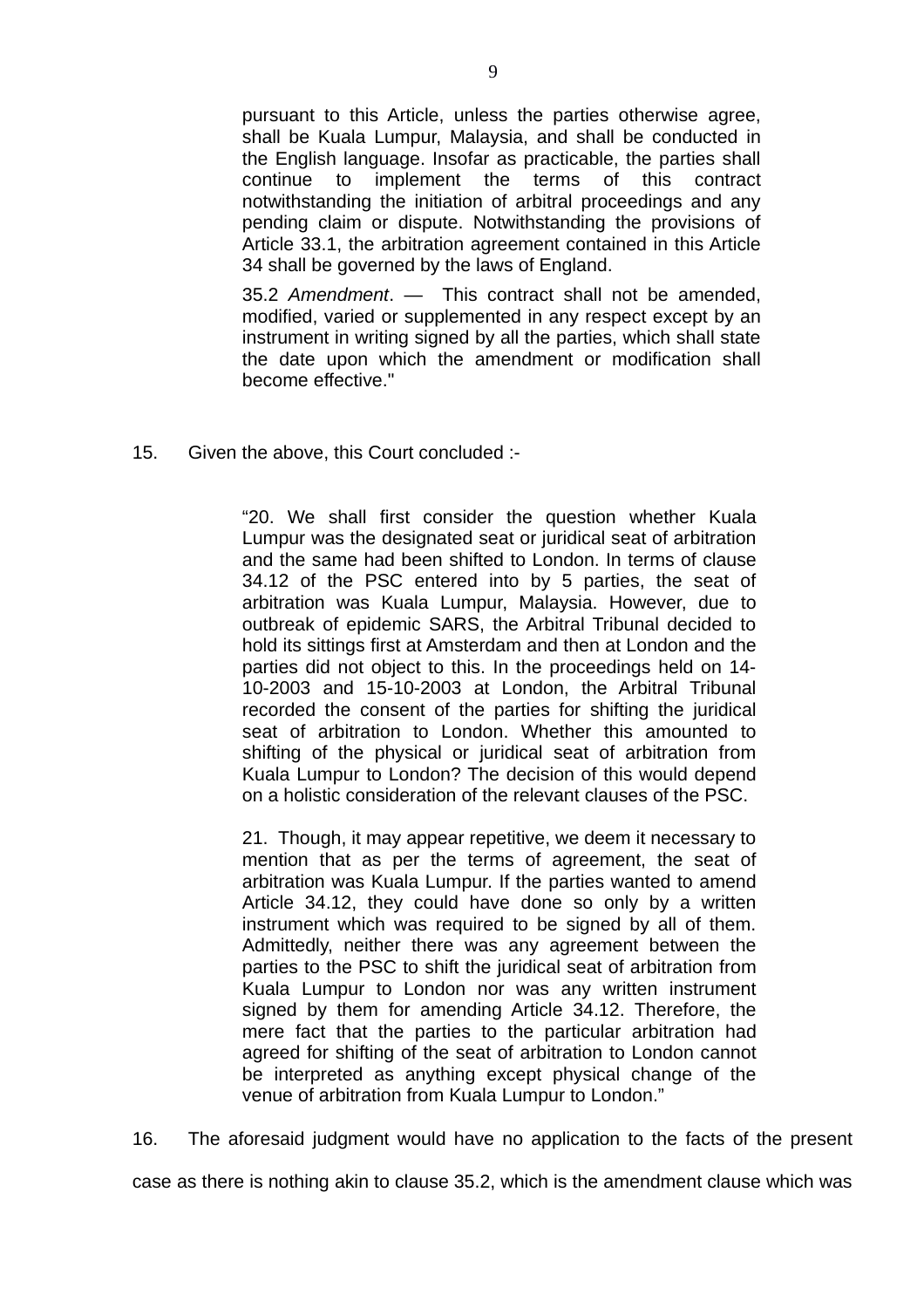applied to the facts in **Videocon** (supra). This being the case, the parties may mutually arrive at a seat of arbitration and may change the seat of arbitration by mutual agreement which is recorded by the arbitrator in his award to which no challenge is made by either party.

17. The reliance placed by learned counsel for the Respondent on **Indus Mobile** (supra), and in particular, on paragraphs 18 and 19 thereof, would also support the Appellant's case, inasmuch as the "venue" being shifted from Jaipur to Ahmedabad is really a shifting of the venue/place of arbitration with reference to Section 20(1), and not with reference to Section 20(3) of the Arbitration and Conciliation Act, 1996, as it has been made clear that Jaipur does not continue to be the seat of arbitration and Ahmedabad is now the seat designated by the parties, and not a venue to hold meetings. The learned arbitrator has recorded that by mutual agreement, Jaipur as a "venue" has gone and has been replaced by Ahmedabad. As clause 8.5 of the Purchase Order must be read as a whole, it is not possible to accept the submission of Shri Malkan that the jurisdiction of Courts in Rajasthan is independent of the venue being at Jaipur. The two clauses must be read together as the Courts in Rajasthan have been vested with jurisdiction only because the seat of arbitration was to be at Jaipur. Once the seat of arbitration is replaced by mutual agreement to be at Ahmedabad, the Courts at Rajasthan are no longer vested with jurisdiction as exclusive jurisdiction is now vested in the Courts at Ahmedabad, given the change in the seat of arbitration.

18. For all these reasons, it is clear that the impugned judgment cannot stand and is set aside. The parties are now referred to the courts at Ahmedabad for the resolution of the Section 34 petition.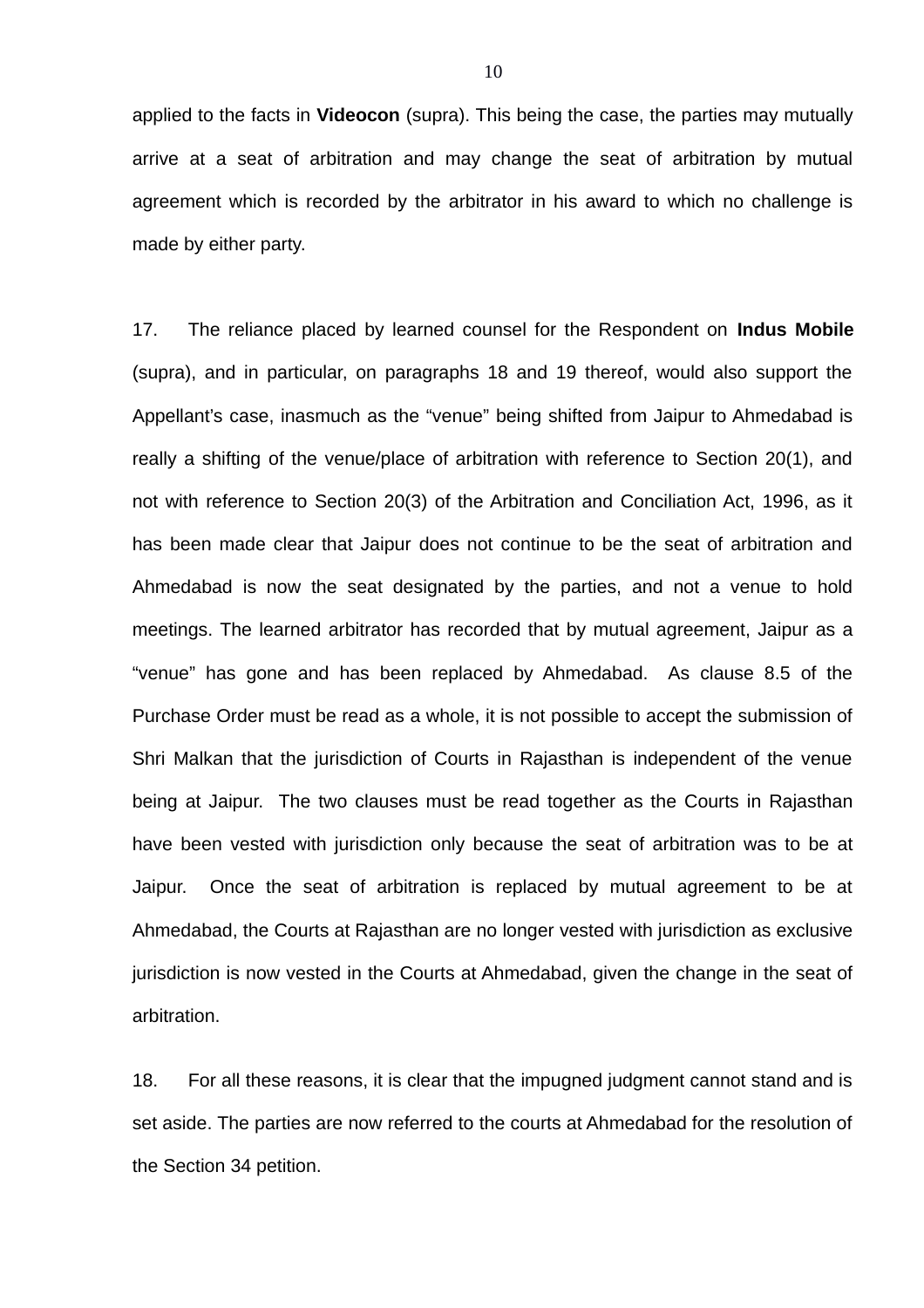19. Vide order dated 12.12.2019, this Court stayed the execution proceedings in Execution Petition No. 117 of 2019 on the condition that the Appellant shall deposit an amount of Rs.40,00,000/- in this Court, which has been so deposited. This deposit will now be transferred to the appropriate forum at Ahmedabad by which the Section 34 petition will be decided. The execution proceedings shall remain stayed till the disposal of the Section 34 petition unless the appropriate forum at Ahmedabad varies this interim order.

20. The appeal is disposed of in the aforesaid terms.

21. Pending applications, if any, stand disposed of accordingly.

…………………………………………,J. (ROHINTON FALI NARIMAN)

…………………………………………,J. (HRISHIKESH ROY)

New Delhi; April 13, 2021.